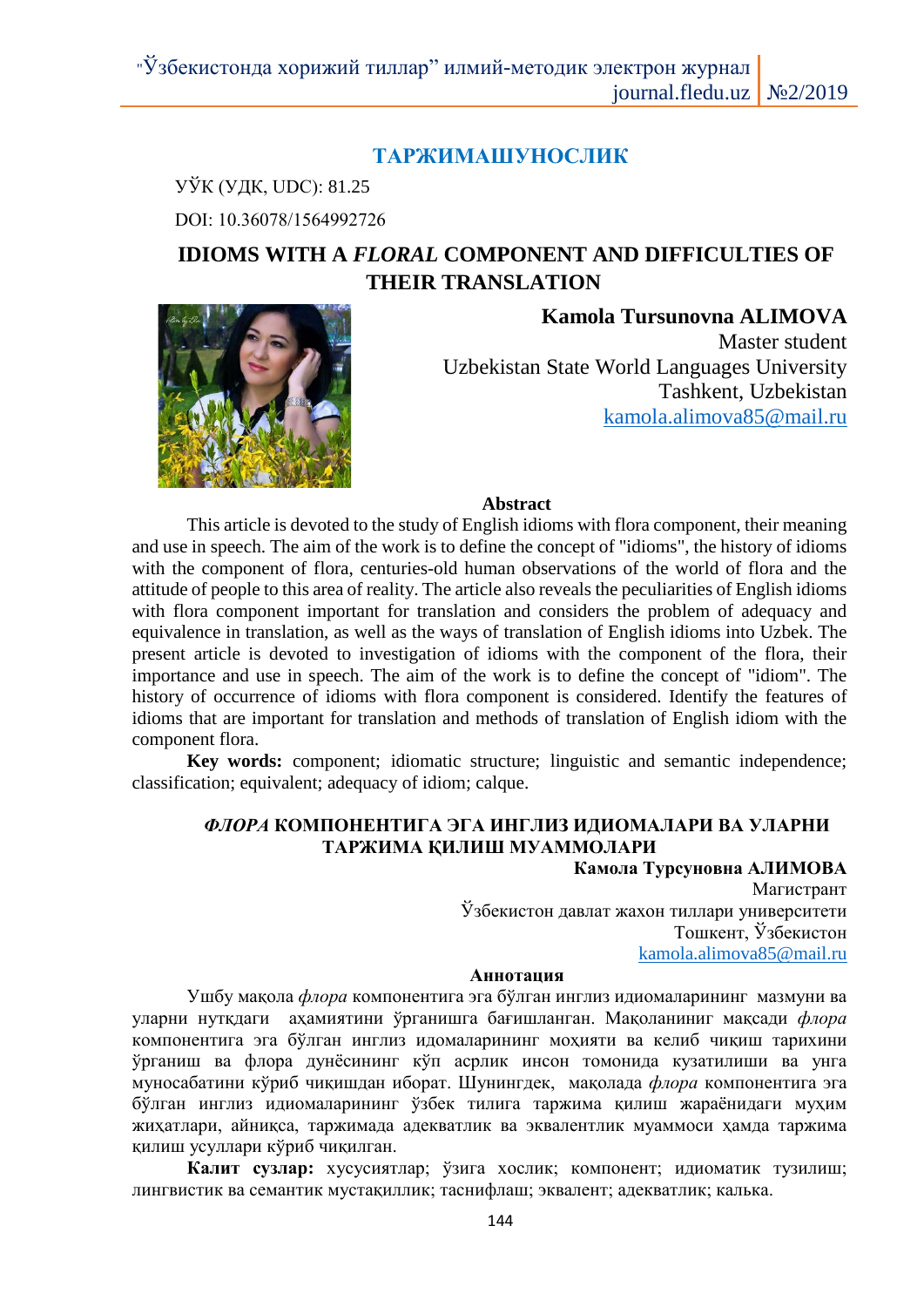# **ИДИОМЫ С КОМПОНЕНТОМ** *ФЛОРА* **И ТРУДНОСТИ ИХ ПЕРЕВОДА Камола Турсуновна АЛИМОВА**

Магистрант Узбекский государственный университет мировых языков Ташкент, Узбекистан kamola.alimova85@mail.ru

#### **Аннотация**

Cтатья посвящена изучению английских идиом с компонентом флора, их значению и употреблению в речи. Целью работы является определение понятия *идиома*, история идиом с компонентом *флора*, многовековые наблюдения человека за миром флоры и отношение людей к этой области действительности. В статье также раскрываются особенности перевода английских идиом с компонентом *флора*, рассматривается проблема адекватности и эквивалентности в переводе и способы перевода английских идиом на узбекский язык.

**Ключевые слова:** компонент; идиоматическая структура; лингвистическая и семантическая независимость; классификация; эквивалент; адекватность идиомы; калька.

Now in the modern world English is considered the international language of communication, because of this in every country learn this language. Our country is no exception and English is very popular among foreign language learners. When learning English, we often encounter expressions that at first sight clearly understand the translation of words in the composition, but in the context of very difficult to understand the meaning. Such expression in English is called idioms. English idioms in the language are expressions that individually have separate meanings and when translated they do not coincide with the word for word translation. Idioms are an essential component of each language, and reflect the history and culture of this country, the development of the language. Every language in the world has its idioms or phraseological units of the world, and in English vocabulary they are in large numbers. If you want to enjoy reading English texts in original, you need to learn English idioms because they are widely used in English. Also, knowledge of idioms shows the level of the English language as an idiom decorates it, making it beautiful and graceful. An idiom is a set expression unique to that language. The sense of idioms is not determined by the meaning of words taken separately. Difficulties in translating and understanding idioms are often due to the fact that it is impossible to translate an idiom and the meaning is lost.

There are several language peculiarities of idioms:

- 1. As part of the idiom words lose their linguistic and semantic independence;
- 2. The idiom carries a full semantic meaning;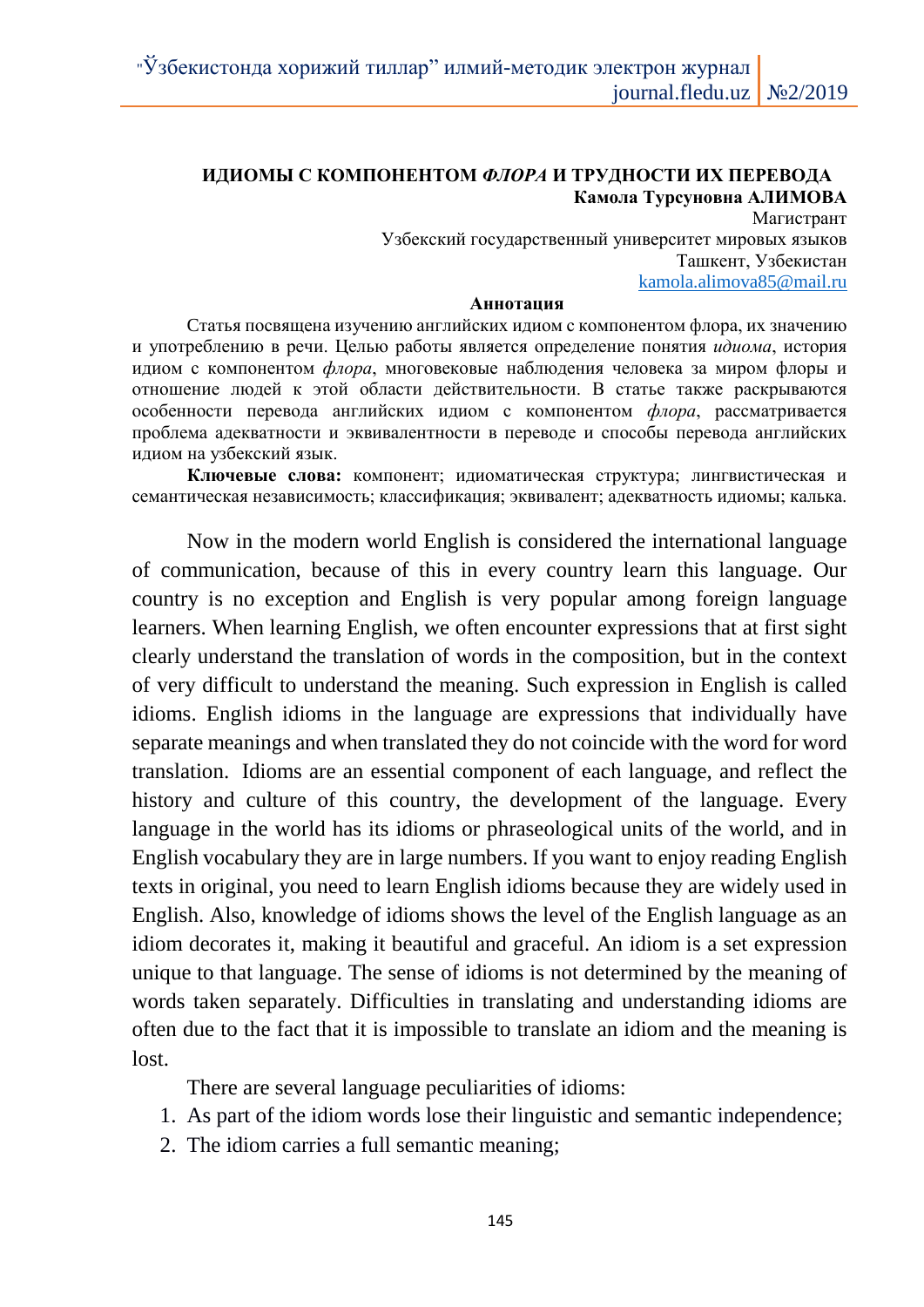- 3. An idiom is formed from several independent words and combinations of these words;
- 4. Idioms have integral functionality in the language structure.

In the Uzbek language, the meaning of idioms is changing as a concept of phraseology. On the study of phraseological units there are several scientific works of the Uzbek language, determining their place and meaning in the Uzbek language and they are the main scientific sources of Uzbek phraseology. For example: "The Lexical Layers of the Contemporary Uzbek Language" Begmatov E. (1985), "Introduction to Linguistics" Abdusakur Abduazizova (2010), "Theoretical Bases of Formation of Phraseological Units" (1997) A. E. Mamatova, "Introduction to Linguistics" (2010). These scientific works investigated the basis and development of Uzbek phraseology, which is of great practical importance in the translation of Uzbek equivalents of English phraseological units, in particular idioms, or when replacing English idioms with relevant Uzbek phraseological units.

There are a lot of idioms in the language, which are often used and because of this there is a need to divide them into separate groups, and this makes it possible to study the idiomatic structure of the language as a whole and effectively. Certainly, these groups are divided into groups on the expression of one subject, for example: about animals, about food, about clothes, about the weather, about the flora. In cases of learning English, the student wants to increase his vocabulary, also use this method which is divided into a group of words from one topic. In practice, this method is effective and it becomes much easier to remember words. Choosing for the subject of study idioms with a component of flora, it should be noted a fairly high interest in the study of flora, because it has an important role in human life. Idioms with a floral component count very much making up most of the dictionary and are widely used in the English language. Besides that, the importance of idioms with flora names have cultural specificity that must be taken into account in the translation process. English idioms with a flora component reflect the centuries-old observation of the person behind the world of flora, convey the attitude of the people towards the environment and become the cultural Foundation of the English language.

During the investigation there was found that a lot of idioms have the names of flora, though our everyday realities associated with the world of flora. Idioms with a floral component make up a large part of the vocabulary and have a high use. In addition, the semantics of this group of idioms has a cultural specificity that must be taken into account in the translation process. Idioms with floral component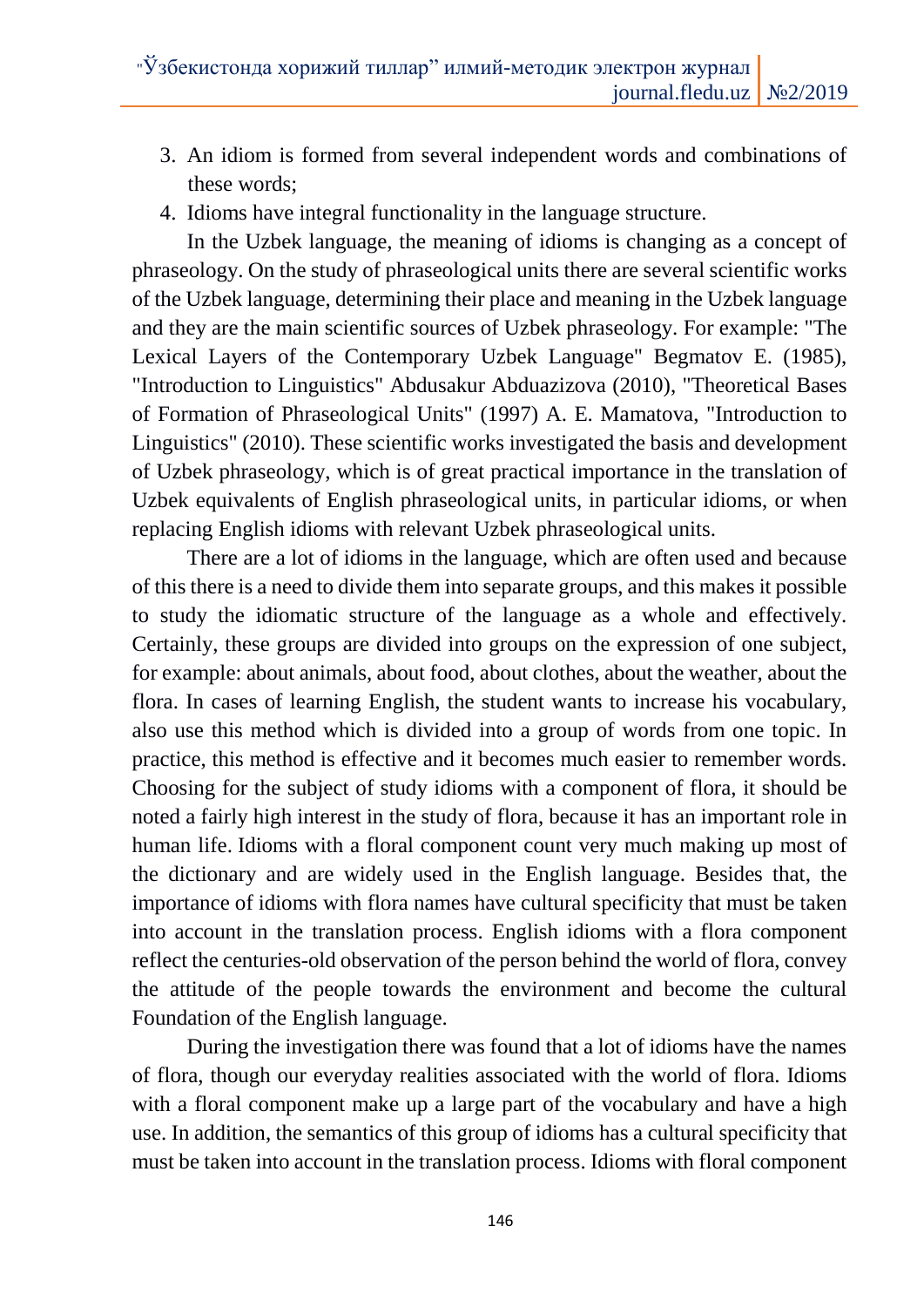reflect the centuries-old human observations of the world of flora, convey people's attitude to this area of reality.

The importance of the plant world for human, the fact that human has long pursued the analogy between themselves and the plants, finds consistent expression in the language. The choice of properties of a certain flora as a prototype of rethinking is due to two reasons: on the one hand, the peculiarities of human thinking, which leads to the formation of similar images in different cultures; on the other hand, this choice may depend on the cultural and historical development of the country, its geographical location and political structure. That is why it is particularly important to establish universal and unique features in floral symbols, what can explain the mechanisms of formation of the idiom fund of a language.

The idiom *a bed of roses* is often used to say about a happy and prosperous life in which there are no more or less serious problems.

*As fresh as a daisy***.** This expression is used when a person after a rest and feel cheerful and energetic.

The *to beat around/about the bush* idiom is used when a person during a conversation does not get to the point of talking allusions. This phrase is used when someone does not speak directly, preferring to hint, understate and hide the truth.

The idiom *to be as welcome as the flowers in May-*means to be desired, like flowers in May. After a cold and long winter, nothing pleases the eye and soul more than blooming flowers. It is may that usually pleases us with colors more than other spring months.

*Flowery speech* means colorful, bright, eloquent, but absolutely empty, meaningless speech. When a person says a lot and uses rich epithets and a variety of turns, but his words do not bear any clear thought, it would be correct to use this idiom.

A significant amount of flora idioms of the English language with the largest is with the *rose* component. Rose, being the most revered flower in England, is reflected in the literature and painting. Almost everywhere it is associated with beauty, youth and love. Some English traditions associated with the rose, have their roots in the days of ancient Rome. In the ancient Roman Republic rose was considered a symbol of strict morality and was a reward for outstanding deeds. Rose is also one of the main symbols of England, as this flower was present on the coats of arms of the Royal dynasties. This fact was the reason for the emergence of the idiom *English rose*-*English rose* to describe a young beautiful girl with a typically English appearance.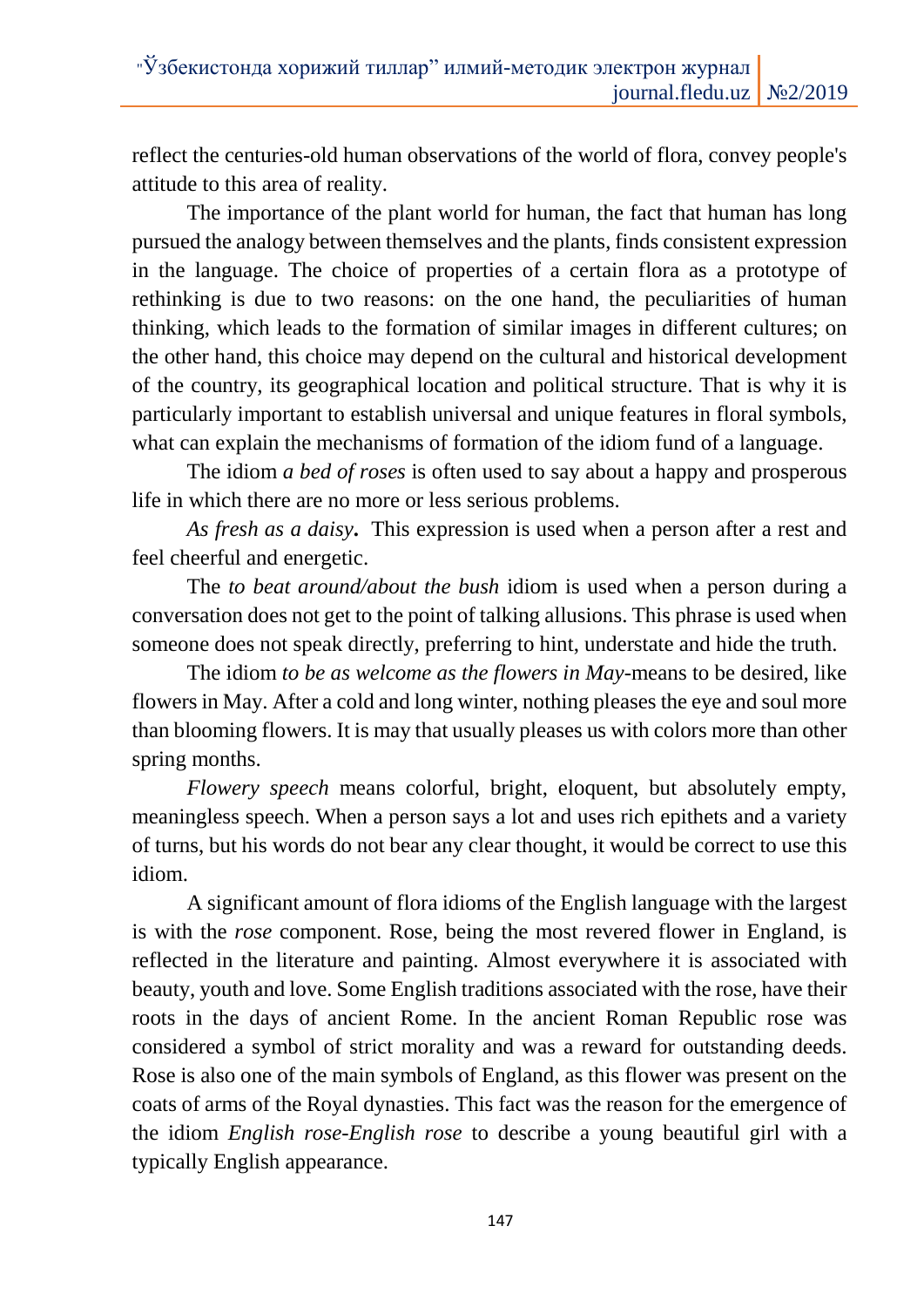Almost everywhere it is associated with beauty, youth and love. This is a vivid image, which is readily used by writers and poets. Everyone knows *Arose by any other name would smell as sweet* presented by William Shakespeare. This popular idiom first appeared in "Romeo and Juliet".

Other common components are: grass, bean, root, bush and fruit.

As previously noted the number of idioms is very much and will remember and correctly interpret idioms is sometimes very difficult. One effective way to remember and translate idioms correctly is to know the history of the origin of these idioms. Strange idioms in translation become clear to us when we learn how they appear. Each idiom has a story, follow this each idiom is to have the basis of its appearance. Idioms reflect the culture of the country in which they appeared (America, Canada, Australia, England, etc.) so their story of passing is different. The emergence of some idioms associated with other languages, most French, Greek and Latin, some have been introduced into the language by writers, while others characterize the Customs, Superstitions and religion of the people, also reflects the rich historical experience of the people, ideas related to the work, life and culture of the people. Despite the history of their origin, having studied and learned them, idioms will not be so complex or incomprehensible.

*Be out of the wood:* In English fairy tales the forest has always been considered the most dangerous and scary place for people and when the hero of these fairy tales came out of the forest it was considered to get out of a difficult situation and be safe. This idiom is based on superstition.

*A bed of roses:* This idiom came from a custom in Ancient Rome. In those days, the bed of rich people every day strewn with rose petals. It meant an easy life.

*Beat around the bush:* In the middle century, hunters hired beaters who had to hide behind the bushes in time to hunt and beat the ground near the bushes but not the bushes to drive the animals hiding in the fields.

From the point of view of grammatical structure within the framework of the theory of lexical-phraseological layer of language idioms are subject to the same classification as lexical units. The classification of Kunin is taken as a basis (5, 146).

- 1. Substantive
- 2. Verb
- 3. Adjectives
- 4. Proverbs
- 5. Adverbial
- 6. Interjection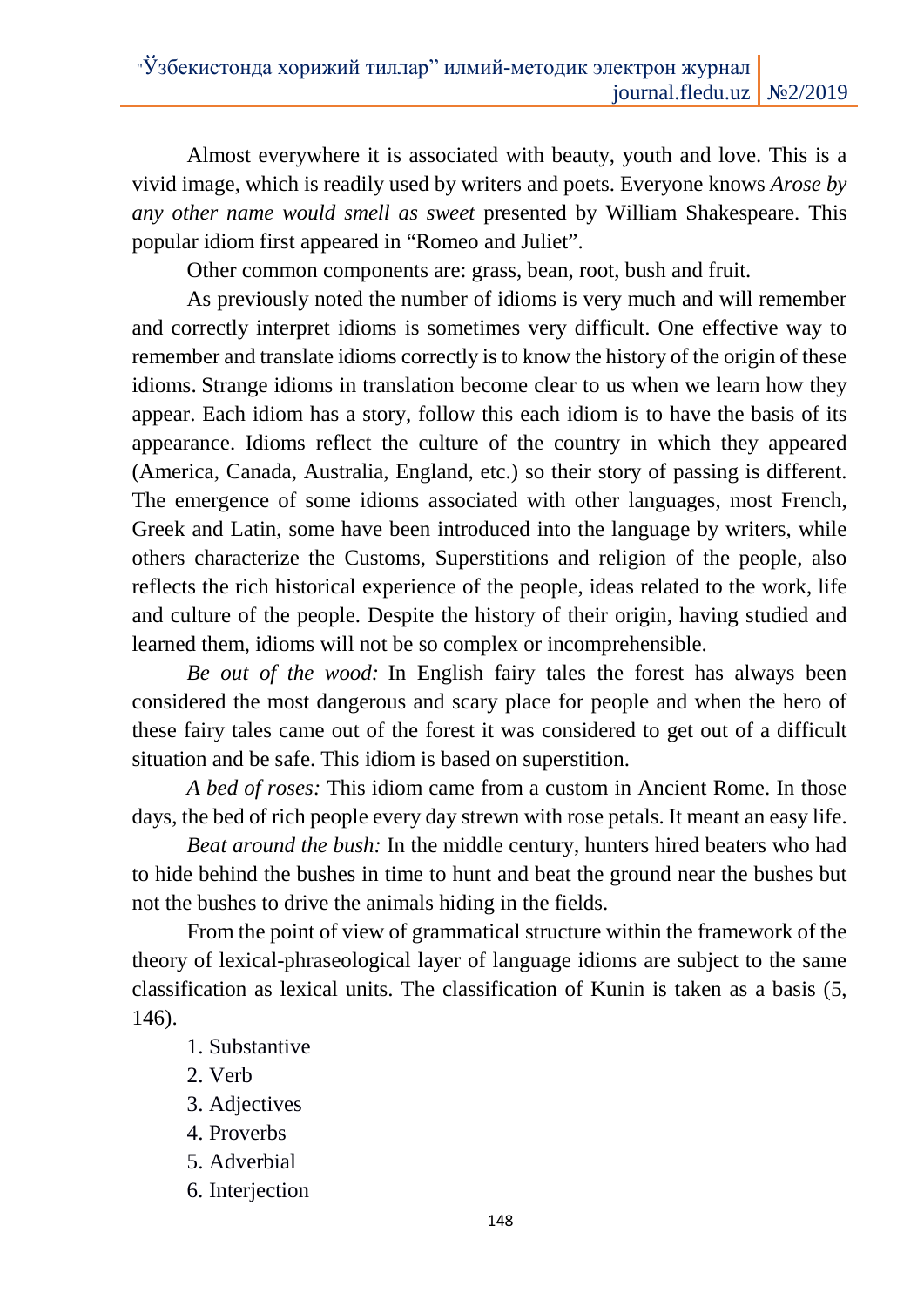Idioms have been studied for a long time, but not everything has been studied in the English idiomatic system. Thus, one of the important problems in connection with the growing interest in the English language remains the problem of translating English idioms into Uzbek. However, the methods and techniques for translating idioms from English into Uzbek have not been sufficiently studied, whereas idioms allow a deeper understanding of the English language, the English people, their culture and worldview. English and Uzbek languages are unrelated, especially non-closely related languages. As is known, between closely related languages there is a many numbers of semantic and structural-syntactic features at the level of phraseology. Comparison of the degree of correspondence between English and Uzbek idioms is of great practical importance in the sense that it allows overcoming difficulties both in learning a non-native language and in the process of translating from one language to another, however, it should be noted that there is no complete English-Uzbek yet phraseological dictionary.

Attention should also be paid to the fact that, in the opinion of translation scholars, idioms occupy almost the first place in the scale of *untranslatability* or *difficult to translate*. *Untranslatability* or *difficult to translate* is noted by all experts as one of the characteristic properties of stable expressions; it is referred to by supporters of the *theory of untranslatability*; translators-practitioners also face the difficulty of translating idioms. Absence of the English-Uzbek idiomatic dictionary is also, in my opinion, evidence of the difficulty of translating English idioms. To understand English idioms, it is necessary to know English culture, English people, its national features. On the one hand, in order to perfectly master English, it is necessary to understand English idioms, on the other hand, knowledge and understanding of English idioms is a kind of criterion for the degree of proficiency in English.

Idioms are an integral part of speech communication, it is a phrase frozen and unchanged in the language, significantly enriching speech, making it more colorful. Idiom promotes the expression and enhancement of emotional, allows you to create short imaginative response, which allows to concisely. Express complex thought, or to assess a particular situation English is not in vain considered *idiomatic language*-it is literally overloaded with established expressions, numerous Proverbs, sayings and aphorisms. During the translation, there are often difficulties in translating and understanding English idioms, since idioms are not subject to literal translation because the meaning is lost. On the other hand, such phraseological units give the language a bright emotional color. Every idiom has a legitimate origin and a perfectly logical explanation. One source of formation for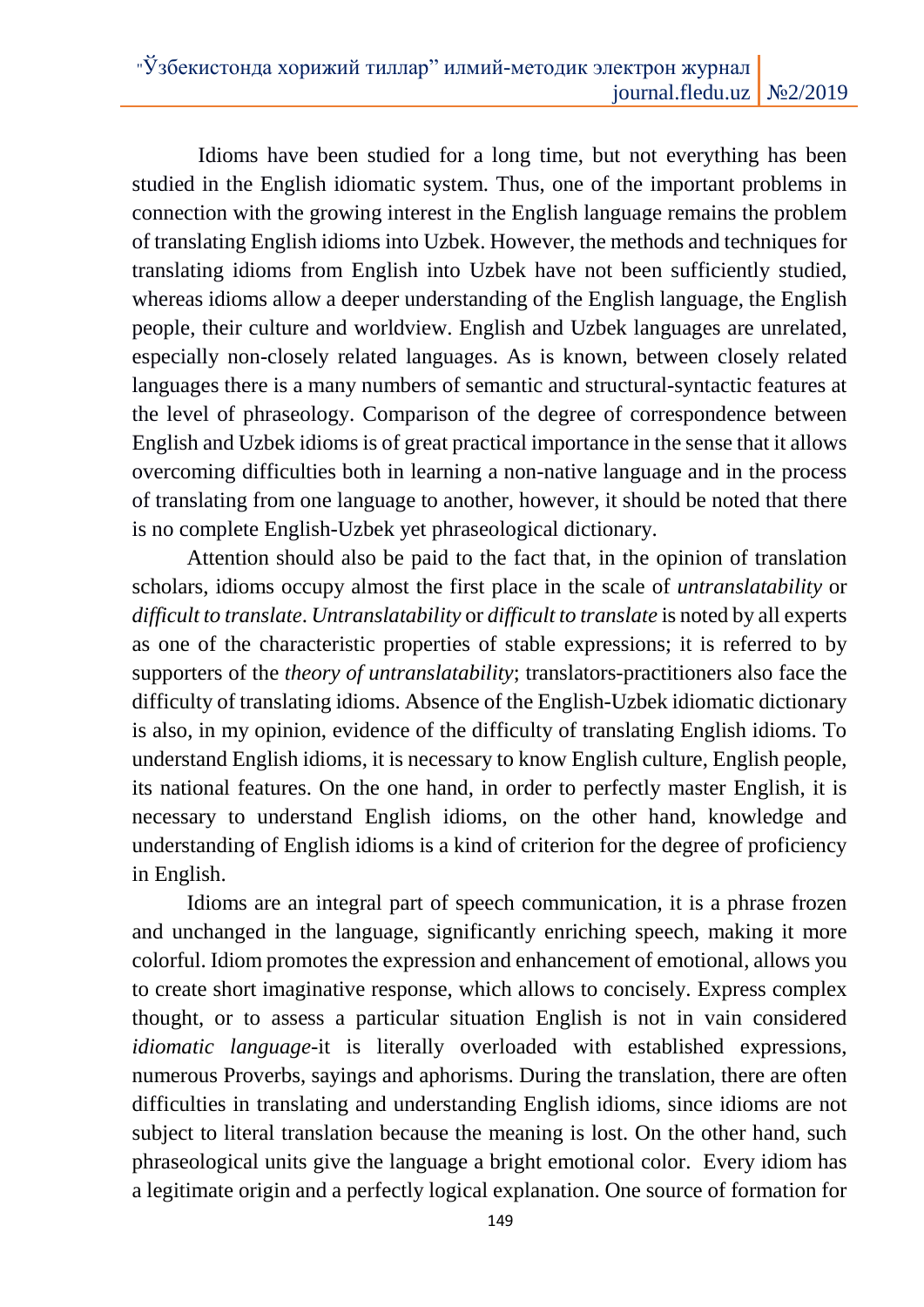idioms can be literature. When translating English idioms it is necessary to consider whether there are their equivalents or analogues in the native speech.

In translation theory, it is an important task to transfer the idioms of one language by means of another language in such a way as to most adequately preserve the boundaries of the concept nominated by a particular word. It is important to preserve the adequacy of idioms in the perception of native speakers of the target language. The problem of translation equivalence is part of the more common problem of translation in whole. Achieving translation equivalence is the goal of any translation. There are several concepts of translation equivalence:

1. Concept of a formal compliance. Everything that is transferable is translated. Only those elements of the source text that cannot be directly reproduced at all are transformed, replaced, omitted.

2. Concept of normative and substantive compliance. The translator conveys all the essential elements of the content of the source text and the completeness of the content and normatively.

3. The concept of full (adequate) translation. To distinguish the translation from the exact retelling.

Translation of idioms is one of the most difficult tasks in translation. The risk of error in translation is great, since idioms are often homonymous to a free combination of words and can be distinguished only on the basis of context and common logic of the statement.

There are 5 ways to translate idioms which are based on the nature of the idiom and the context:

1. Idiomatic equivalent-figurative phraseological unit in the Uzbek language, which is fully consistent with the meaning of some English idiom:

*Never a rose without the prick –* Ҳаёт тикансиз бўлмайди

*Clutch/ Grasp at straws* – Хас-чўпга осилмоқ

*Needle in a haystack –* Сомон ичидан игнани қидирмоқ

*Last straw –* Сўнги томчи

*Knock on wood –* Тахтага уриб қўймоқ

*In the flower of lifе* – Ҳаётининг энг гуллаган чоғи

2. Selection of idiomatic analog-figurative phraseological unit in the Uzbek language in the sense similar to the English idiom.

*Have roses in one's cheeks –* Икки юзи олмадек қизил

*Never a rose without the prick* – Ҳаёт тикансиз бўлмайди

3. Calques is used when translating idioms verbatim and in the absence of an English idiom equivalent or analogue in the Uzbek language. The translator must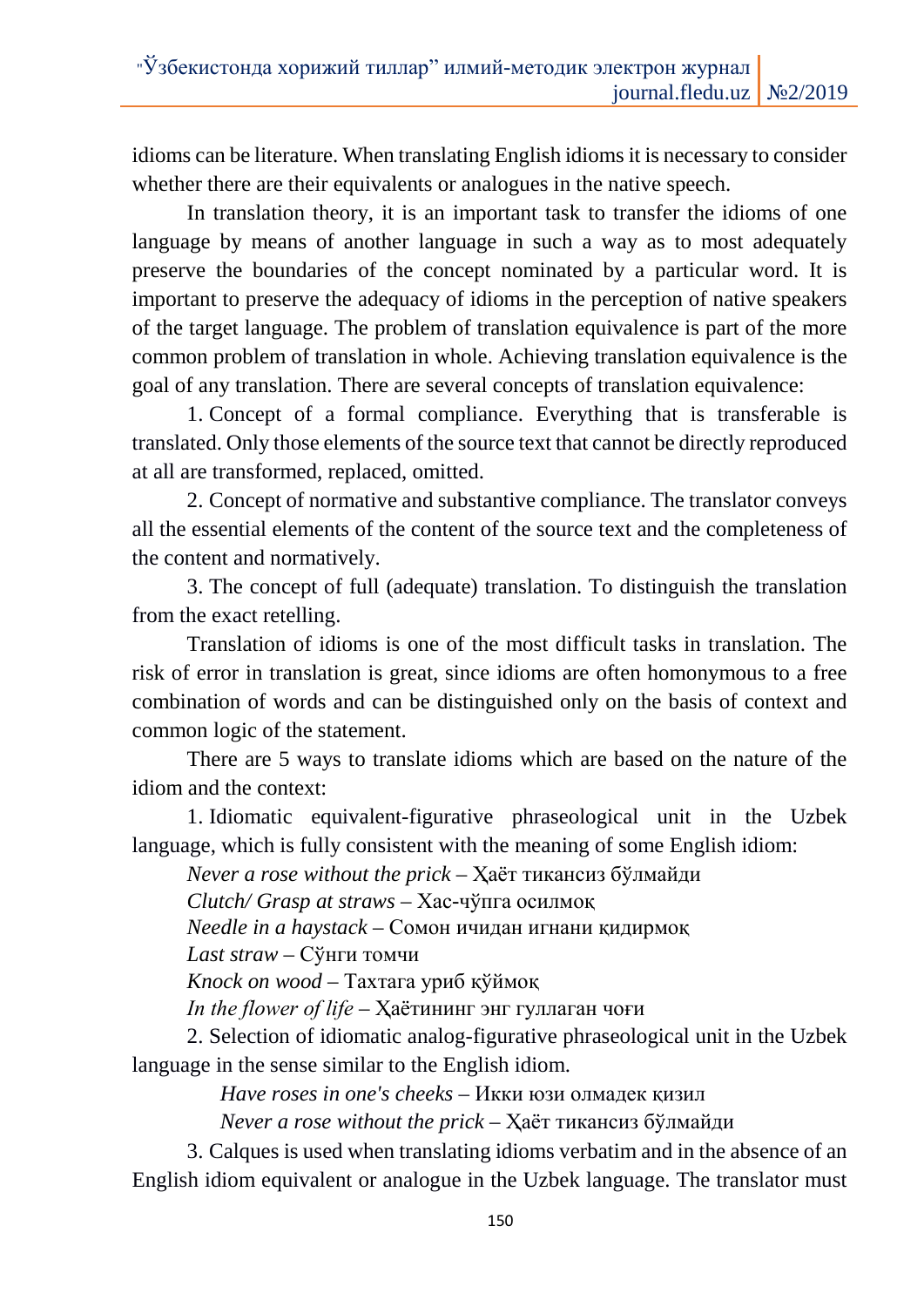follow two rules in the use of calculus. The first rule of translation in Uzbek should be figurative and understandable. Second, all the rules of the Uzbek language must be observed

*Mighty oaks from little acorns grow –* Кичик пўстлоқлардан катта эманлар ўсади

4. In the descriptive translation, the translator must convey the meaning of the English idiom observing the norms of the Uzbek language

*As welcome as (the) flowers in May –* Интизорлик билан кутмоқ

*Be out of the wood –* Қийин вазиятдан чиқмоқ

*Bark up the wrong tree –* Нотўғри айбламоқ

*A bed of roses –* Тўкин фаровон ҳаёт

*Bouquet of orchids –* Юксак мукофот

*Come up smelling of roses –* Ёруғ кунга чиқмоқ, қийинчиликларни енгиб

ўтмоқ

*Cream of the crop –* Энг сараси, энг қаймоқли жойи

*Dead wood –* Ўз қийматини йуқотган нарса

*Draw the shortest straw –* Омадсизлик

*Easy as falling off a log –* Жуда осон иш

*Everything's coming up roses –* Ҳаммаси осон кечмоқ

*Gild the lily –* Вақтини ва кучини бекорга сарфламоқ

*Garden variety –* Оддий

5. Contextual substitution is used in cases when the content of Uzbek idioms conveys the semantic and stylistic meaning of the English idiom with sufficient accuracy.

*A rolling stone gathers no moss* – Қимирлаган қир ошар, тоққа чиқмасанг дўлона қайда

*A tumbleweed moment* – Қовун тушурмоқ *Beat around the bush –* Аравани қуруқ олиб қочмоқ *Broken reed –* Ишонган тоғда кийик ётмас *Come up roses –* Хамирдан қил суғургандек *Cut down the tall poppies –* Кўрпага қараб оёқ узатмоқ *Fresh as a daisy –* Қирчиллама йигитдек

Thus, this article considered the value, cultural value in human life and the prevalence of idioms with a component of flora. Also, the importance of learning idioms with the component of the flora as a means of expressing national character. In translation there are many features concerning with the translation of English idioms to keep the expressiveness of English idioms the translator has to make a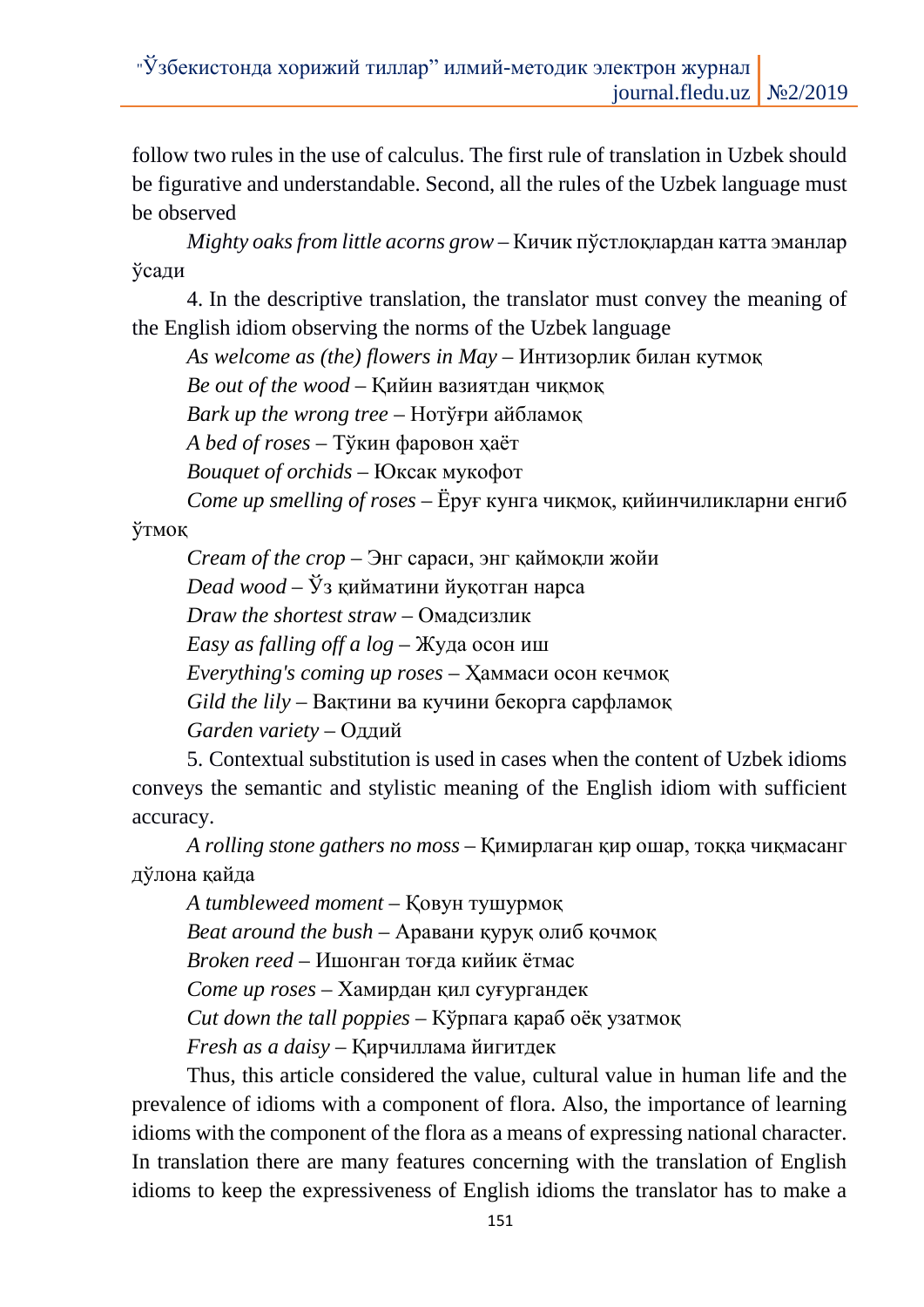change to the translation text of idioms with a component of flora. When translating idioms with flora component, it is important not only to have adequate lexical meaning of idioms, but also to have a great importance of syntactic and stylistic coloring of the original. Translation of idioms is one of the difficult problems in language learning. Despite the difficulties of translating English idioms, in order to achieve the correct translation of idioms it is necessary to take into account the stylistic peculiarities of idioms and how to preserve their lexical meaning. In modern world, communication between peoples and cultures is growing and developing dramatically. Due to the improvement of cultural exchange, it is necessary to pay special attention to the Uzbek school of translation. Therefore, it is necessary to address the urgent tasks assigned to the Uzbek school of translation, which modernity and our time put before it. Based on this, it is important to study the idioms of the English language.

## **LIST OF USED LITERATURE**

1. Биболетова М.З., Денисенко О.А., Трубанева Н.Н. Английский с удовольствием. Учебник английского языка для 6 класса. – Обнинск: Титул, 2012. – 456 с.

2. Ваулина Ю. Е., Дули Д., Подоляко О.Е. Учебник английского языка для 5 класса.– Москва: Просвещение, 2014.– 506 с.

3. Гальперин И.Р. Стилистика английского языка. – Москва: Высшая школа, 1968.– 640 с.

4. Кауфман К.И., Кауфман М.Ю. Счастливый английский.ру. Учебник для 7 класса. – Обнинск: Издательство «Титул», 2013. – 340 с

5. Кунин А. В. Курс фразеологии современного английского языка. – М.: Высшая школа, 1996. – 381с.

6. Английский фразеологический словарь – URL: http://audiorazgovornik.ru/urokianglijskogo-yazyka/anglijskie-idiomy

7. Что вы не знали об английских идиомах . – URL: http://skyeng.ru/articles/chto-vy-ne-znaliob-anglijskih-idiomah

8. Фразеологизм. URL: http://ru.wikipedia.org/wiki/

#### **REFERENCES**

1. Biboletova M.Z., Denisenko O.A., Trubaneva N.N. *Angliiskii s udovol'stviem* (English with pleasure), Obninsk: Titul, 2012, 456 p.

2. Vaulina Yu. E., Duli D., Podolyako O.E., Evans V. Spotlight, Moscow: Prosveshchenie, 2014, 506 p.

3. Gal'perin I.R. *Stilistika angliiskogo yazyka* (Stylistics of the English language), Moscow: Vysshaya shkola, 1968, 640 p.

4. Kaufman K.I., Kaufman M.Yu. *Schastlivyi angliiskii.ru* (Happy English.ru.), Obninsk: Titul, 2013, 340 p.

5. Kunin A.V. *Kurs frazeologii sovremennogo angliiskogo yazyka* (The course of phraseology of modern English), Moscow: Vysshaya shkola, 1996, 381p.